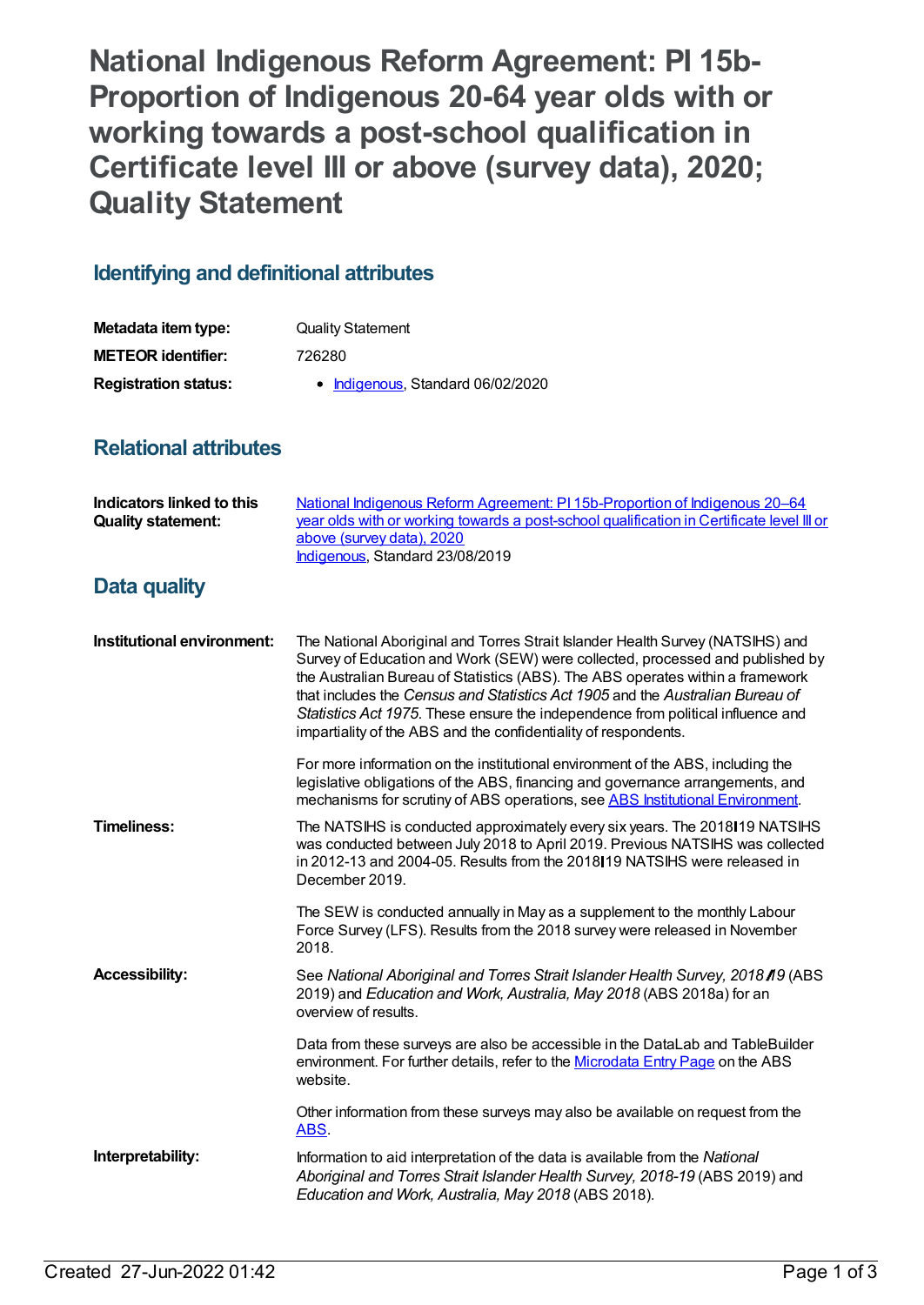| <b>Relevance:</b> | The NATSIHS and SEW collects information on level of highest non-school<br>qualification and level of current study. The classification of qualifications used is<br>the Australian Standard Classification of Education (ASCED) 2001 (ABS 2001).                                                                                                                                                                                                                                                                                                                                                                                                                                                                                                                                                                                                                                                                                                                                                        |
|-------------------|----------------------------------------------------------------------------------------------------------------------------------------------------------------------------------------------------------------------------------------------------------------------------------------------------------------------------------------------------------------------------------------------------------------------------------------------------------------------------------------------------------------------------------------------------------------------------------------------------------------------------------------------------------------------------------------------------------------------------------------------------------------------------------------------------------------------------------------------------------------------------------------------------------------------------------------------------------------------------------------------------------|
|                   | For some respondents, information is supplied by another household resident<br>(referred to as 'Any Responsible Adult'), such as a parent, partner or unrelated<br>adult. While this is a standard survey methodology, answers to some questions<br>may occasionally differ from those that would have been supplied in a personal<br>interview.                                                                                                                                                                                                                                                                                                                                                                                                                                                                                                                                                                                                                                                         |
|                   | While Indigenous status is collected in the SEW, the survey sample and<br>methodology are not designed to provide output that separately identifies<br>Aboriginal and/or Torres Strait Islander people. The SEW can, however be used for<br>providing non-Indigenous comparisons.                                                                                                                                                                                                                                                                                                                                                                                                                                                                                                                                                                                                                                                                                                                        |
| <b>Accuracy:</b>  | The NATSIHS was conducted in all states and territories, including very remote<br>areas. Non-private dwellings such as hotels, motels, hospitals, nursing homes and<br>short-stay caravan parks were excluded from the survey. The final response rate<br>was 73.4%. Results are weighted to account for non-response.                                                                                                                                                                                                                                                                                                                                                                                                                                                                                                                                                                                                                                                                                   |
|                   | The SEW was conducted in all states and territories, including very remote areas<br>(except discrete Indigenous communities). The scope of the SEW is restricted to<br>persons aged 15-74 years who were usual residents of private dwellings. The 2018<br>SEW response rate was 92% from the Monthly Population Survey. The data for the<br>SEW are collected from an Any Responsible Adult on behalf of other members of<br>the household and are weighted for nonresponse.                                                                                                                                                                                                                                                                                                                                                                                                                                                                                                                            |
|                   | As they are drawn from a sample survey, data for the indicator are subject to<br>sampling error. Sampling error occurs because only a small proportion of the<br>population is used to produce estimates that represent the whole population.<br>Sampling error can be reliably estimated as it is calculated based on the scientific<br>methods used to design surveys. Rates should be considered with reference to<br>their Relative Standard Error (RSE). Estimates with RSEs between 25% and 50%<br>should be used with caution. Estimates with RSEs greater than 50% are generally<br>considered too unreliable for general use.                                                                                                                                                                                                                                                                                                                                                                   |
|                   | Proportions should be considered with reference to their corresponding 95%<br>margin of error (MOE) of proportion (or 95% confidence interval). The proportion<br>combined with the MOE of proportion defines a range which is expected to include<br>the true population value with a given level of confidence. This is known as the<br>confidence interval. Proportions with an MOE of proportion greater than 10<br>percentage points indicate that the range in which the true population value is<br>expected is relatively wide and are subject to high sample variability. Particular<br>consideration should be given to the MOE of proportion when using them.<br>Depending on how the proportion is to be used, an MOE of proportion greater than<br>10 percentage points may be considered too large to inform decisions. In addition,<br>proportions with a corresponding standard 95% confidence interval that includes<br>0% or 100% are usually considered unreliable for most purposes. |